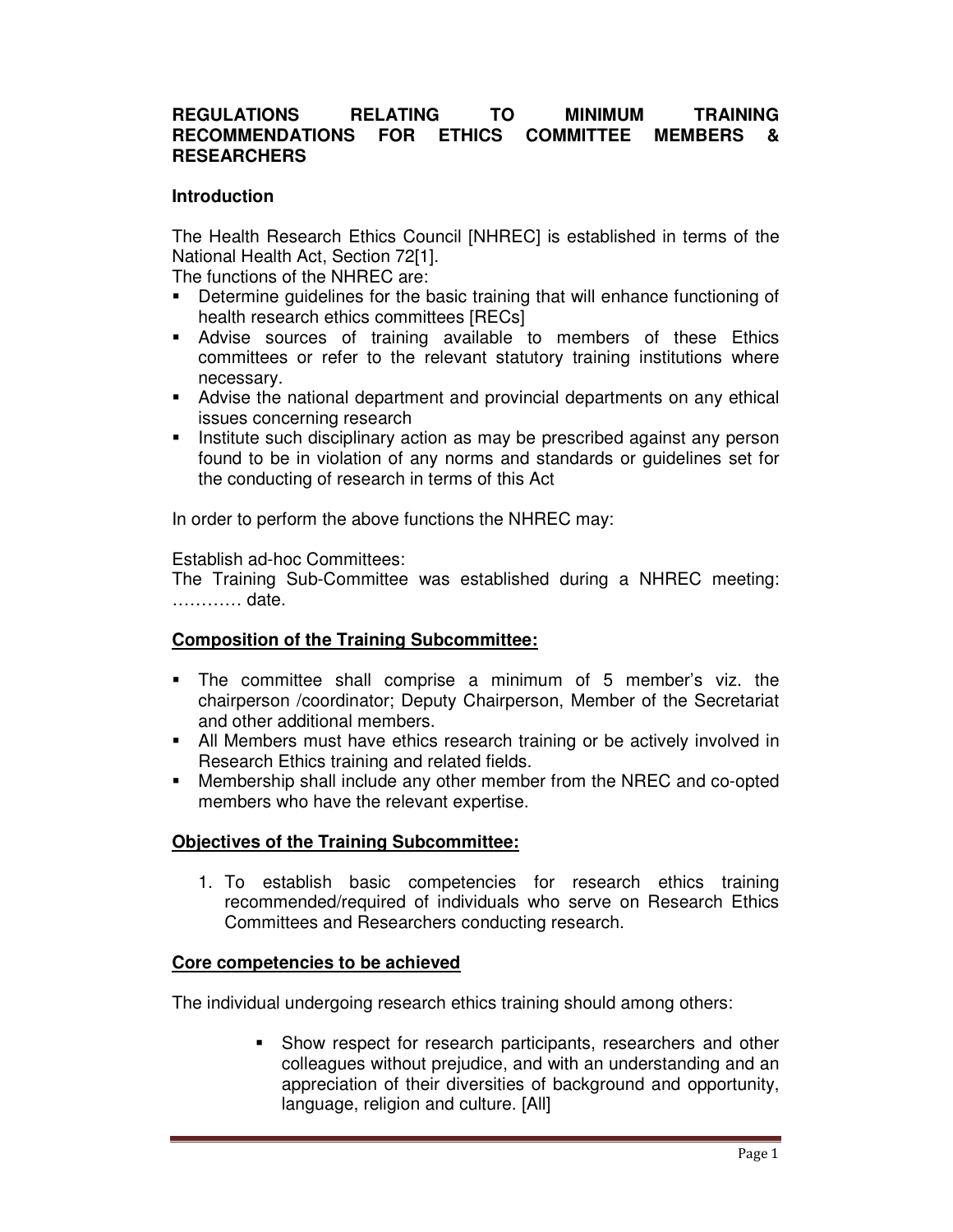- Strive to improve ethical review of research and ethical conduct of research. [REC members]
- Use his or her professional capabilities to contribute to individual research participant and community welfare. [Both]
- Demonstrate awareness, through action or in writing, of the ethical and legal responsibilities involved in individual research, participant care and the provision of care to populations. [Both]
- Consider the impact of health research on the environment and the impact of the environment on health research [REC members/Both]
- Demonstrate knowledge, skills and attitudes consistent with professional ethical practice, human rights and law in the field of health research. [Researchers]
- Be able to refer to or consult with a variety of stakeholders, including practitioners with greater professional ethics and human rights experience, or institutional ethics committees in making tough ethical decisions. [REC members]
- Demonstrate an ability to engage in ethical reasoning and decision making.[Both]

# **Core Content**

Pertinent international and national research and professional ethics, human rights and law literature and documents including the DOH Guidelines, should guide delivery. These three components need to be integrated into but not limited to the following content:

- Guiding Principles, and pertinent Ethics and Human Rights **Theories**
- Basic understanding of legislation and other laws that regulate Research in South Africa [Both]
- Research Ethics Committees Composition, Function and Processes [REC members]
- Other Pertinent Oversight Bodies Regulatory (MCC), DSMB'S, etc [REC members and some researchers e.g. those involved in drugrelated clinical trials]
- Understanding the nature and purpose and process of ethics review in research investigations [REC members]
- Latest developments nationally and internationally with regard to ethics in research and international liaisons.
- Ethical issues pertinent to collaborative multi-country research
- Informed consent in research [Both]
- Privacy and Confidentiality in Research [Both]
- Vulnerable Groups [Both]
- Emergency Care Research [Both]
- Research involving Fetuses and pregnant women [Both]
- Research involving Collectivities [Both]
- Ethics specific to epidemiological research [Both]
- Ethics and Social Sciences Research [Both]